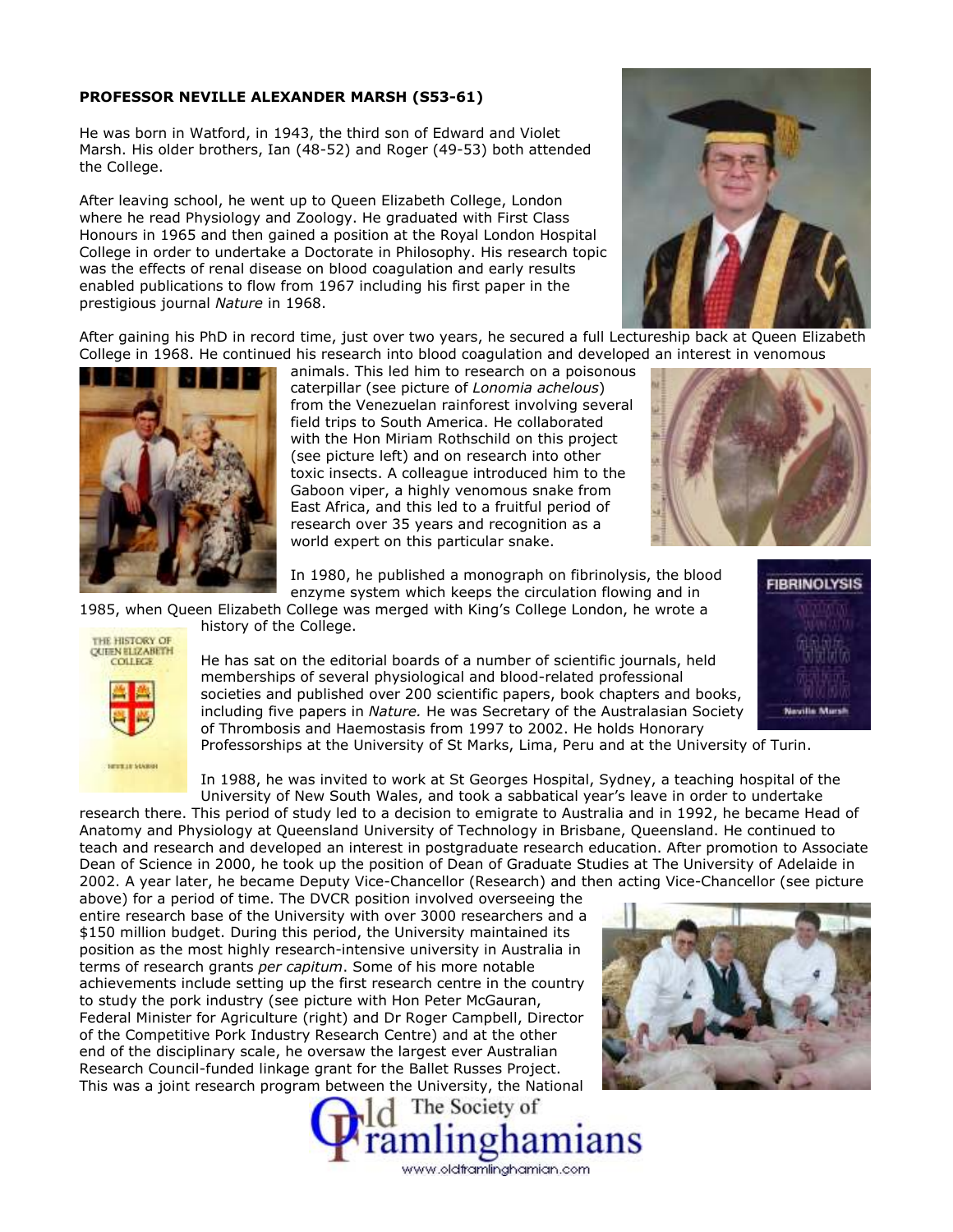Library of Australia and the Australian Ballet. Begun in 2005, it celebrated the  $70<sup>th</sup>$  anniversary of the first visit to Australia of the Ballets Russes and their impact and cultural legacy on dance in this country.

He retired in 2006 and was appointed Emeritus Professor of The University of Adelaide. He returned to Queensland where he took up a two-year posting as Chair of the Human Research Ethics Committee at QUT. Since then he has been indulging himself in one of his passions, genealogy, and writing occasional articles and books. The latest book is an account of the massive flooding which affected south-east Queensland in January 2011. *Island in the Flood* describes how his local community was cut-off from the outside world for four days and how the residents responded to this isolation. Sales from this book raised over \$20,000 which will be used to fund a flood warning system for the community.





Neville includes in his hobbies a life-long interest in the theatre arts. In his home town of Watford, he founded an amateur arts centre in a Victorian pumping station. The Pump House continues to thrive and recently celebrated its  $40<sup>th</sup>$  anniversary. Over the years, it has hosted many great performances: he ran a chamber music society and organized concerts for such luminaries as Julian Bream, George Malcolm, Jack Brymer and Leon Goossens, in addition to performances of operas by Benjamin Britten and Gordon Jacob. He also maintained a keen involvement in local operatic

and choral societies, his roles ranging from set design at Watford Palace Theatre to stage direction of Verdi's *Requiem* at St Albans Abbey and Ely Cathedral.

He has recently been painted by the celebrated Canberra artist Kylie Fogarty for the Archibald Prize, the major portrait prize in Australia.